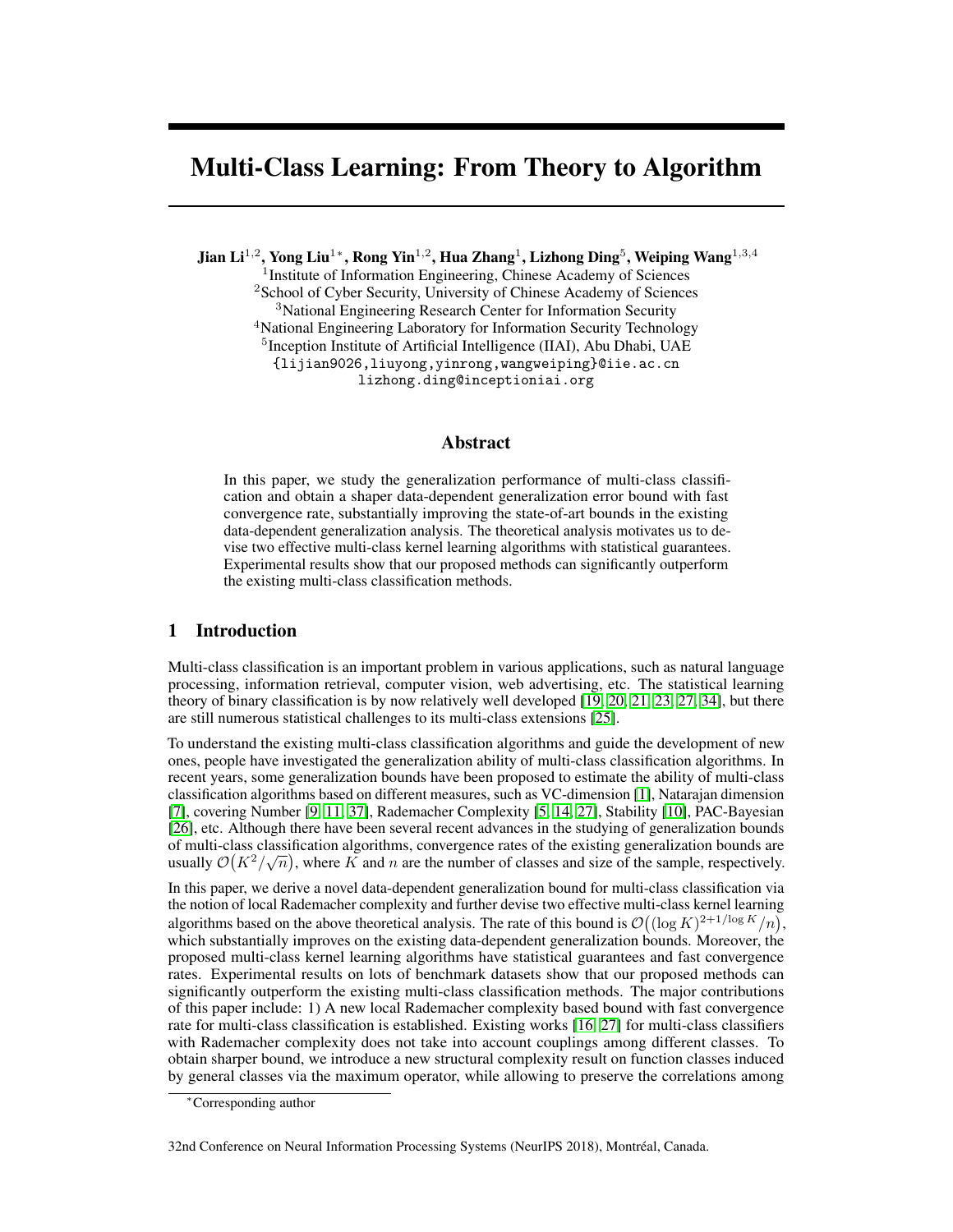different components meanwhile. Thus, our result in this paper is a non-trivial extension of the binary classification of local Rademacher complexity to multi-classification; 2) Two novel multi-class classification algorithms are proposed with statistical guarantees: a) Conv-MKL. Using precomputed kernel matrices regularized by local Rademacher complexity, this method can be implemented by any  $\ell_p$ -norm multi-class MKL solvers; b) SMSD-MKL. This method puts local Rademacher complexity in penalized ERM with  $\ell_{2,p}$ -norm regularizer, implemented by stochastic sub-gradient descent with updating dual weights.

# 2 Related Work

### 2.1 Multi-Class Classification Bounds

Rademacher Complexities Bounds. Koltchinskii and Panchenko [14] and Koltchinskii, Panchenko, and Lozano [15] first introduced a margin-based bound for multi-class classification in terms of Rademacher complexity. This bound was slightly improved in [27, 5]. Maximov and Reshetova [25] gave a new Rademacher complexity based bound that is linear in the number of classes. Based on the  $\ell_p$ -norm regularization, Lei, Binder, and Klof [18] introduced a bound with a logarithmic dependence on the number of class size. Instead of global Rademacher complexity, in this paper, we use local Rademacher complexity to obtain a sharper bound, which substantially improves generalization performance upon existing global Rademacher complexity methods.

VC-dimension Bounds. Allwein, Schapire, and Singer [1] used the notion of VC-dimension for multi-class learning problems, and derived a VC-dimension based bound. Natarajan dimension was introduced in [28] in order to characterize multi-class PAC learnability, which exactly matches the notion of Vapnik-Chervonenkis dimension in the case of binary classification. Daniely and Shalev-Shwartz [7] derived a risk bound with Natarajan dimension for multi-class classification. VC dimension and Natarajan dimension are important tools to derive generalization bounds, however, these bounds are usually dimension dependent, which makes them hardly applicable to practical large-scale problems (such as typical computer vision problems).

Covering Number Bounds. Based on the  $\ell_{\infty}$ -norm covering number bound of linear operators, Guermeur [9] obtained a generalization bound exhibiting a linear dependence on the class size, which was improved by [37] to a radical dependence. Hill and Doucet [11] derived a class-size independent risk guarantee. However, their bound is based on a delicate definition of margin, which is not commonly used in mainstream multi-class literature.

Stability Bounds and PAC-Bayesian Bounds. Stability [10] and PAC-Bayesian [26] are two popular tools to analyze generalization performance on neural networks for multi-class setting. Hardt, Recht and Singer [10] generated generalization bounds for models learned with stochastic gradient descent. McAllester [26] proposed a dropout bound for neural networks with PAC-Bayesian. However, the convergence rate based on stability and PAC-Bayesian is usually at most  $\mathcal{O}(1/\sqrt{n})$ .

### 2.2 Local Rademacher Complexity

In recent years, several authors have applied *local* Rademacher complexity to obtain better generalization error bounds for traditional binary classification [2, 13, 22, 24], similar analysis has been explored in multi-label learning [35] and multi-task learning [36] as well. However, numerous statistical challenges remain in the multi-class case, and it is still unclear how to use this tool to derive a tighter bound for multi-class. In this paper, we bridge this gap by deriving a sharper generalization bound using local Rademacher complexity.

# 2.3 Multi-Class Kernel Learning Algorithms

As one of the success stories in multiple kernel learning, improvements in multi-class MKL have emerged [38], in which a one-stage multi-class MKL algorithm was presented as a generalization of multi-class loss function [6, 33]. And Orabona designed stochastic gradient methods, named OBSCURE [30] and UFO-MKL [29], which optimize primal versions of equivalent problems. In this paper, we consider the use of the local Rademacher complexity to devise the novel multi-class classification algorithms, which have statistical guarantees and fast convergence rates.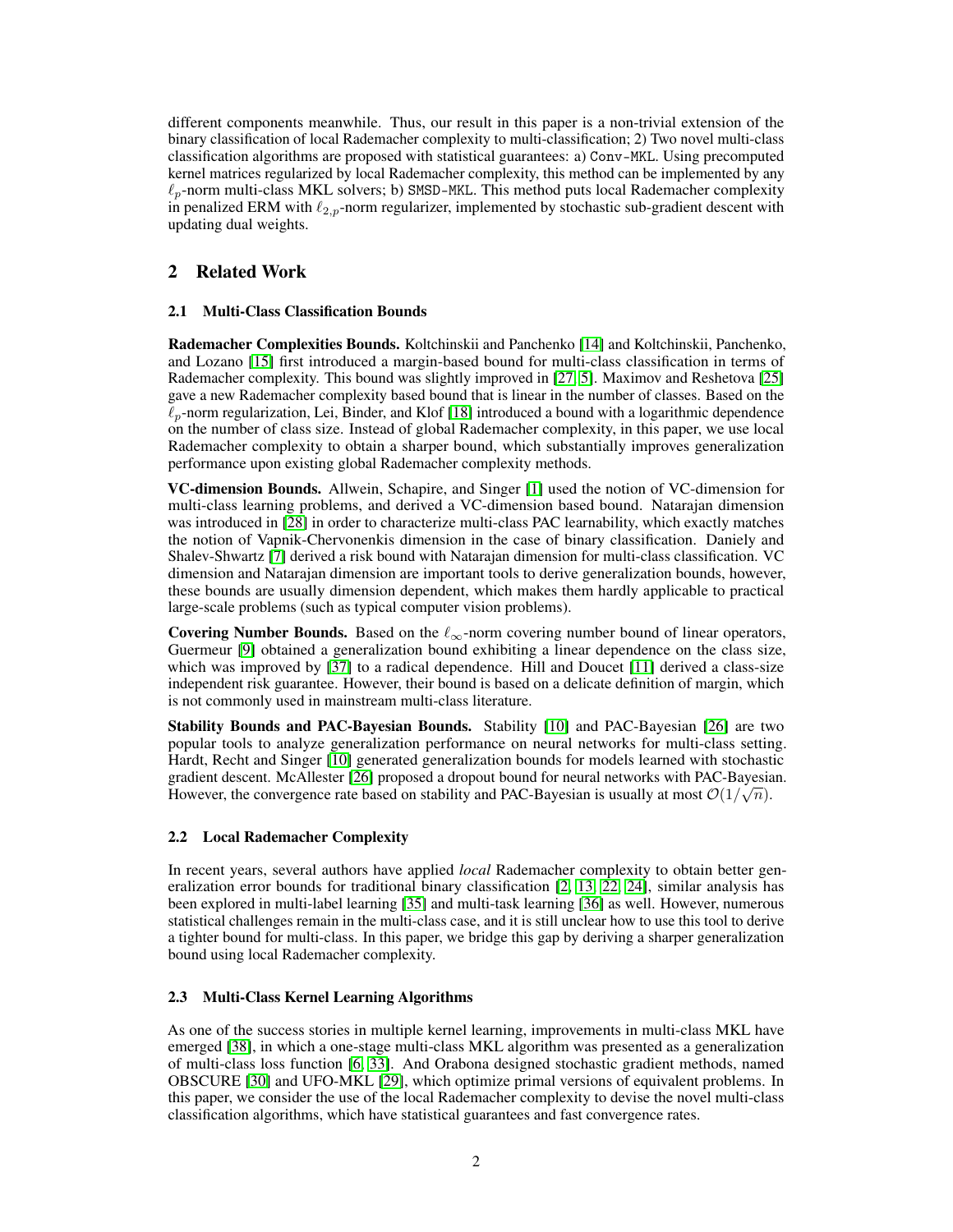# 3 Notations and Preliminaries

We consider multi-class classification problems with  $K \geq 2$  classes in this paper. Let X be the input space and  $\mathcal{Y} = \{1, 2, ..., K\}$  the output space. Assume that we are given a sample  $S = \{z_1 = (\mathbf{x}_1, y_1), \dots, z_n = (\mathbf{x}_n, y_n)\}\$  of size n drawn i.i.d. from a fixed, but unknown probability distribution  $\mu$  on  $\mathcal{Z} = \mathcal{X} \times \mathcal{Y}$ . Based on the training examples S, we wish to learn a scoring rule h from a space H mapping from Z to R and use the mapping  $\mathbf{x} \to \arg \max_{y \in \mathcal{Y}} h(\mathbf{x}, y)$  to predict. For any hypothesis  $h \in \mathcal{H}$ , the margin of a labeled example  $z = (\mathbf{x}, y)$  is defined as

$$
\rho_h(z) := h(\mathbf{x}, y) - \max_{y' \neq y} h(\mathbf{x}, y').
$$

The h misclassifies the labeled example  $z = (\mathbf{x}, y)$  if  $\rho_h(z) \leq 0$  and thus the expected risk incurred from using h for prediction is  $L(h) := \mathbb{E}_{\mu}[\mathbb{1}_{\rho_h(z) < 0}]$ , where  $\mathbb{1}_{t \leq 0}$  is the 0-1 loss,  $\mathbb{1}_{t \leq 0} = 1$  if  $t \leq 0$ , otherwise 0. Since 0-1 loss is hard to handle in learning machines, one usually considers the proxy loss: such as the square hinge  $\ell(t) = (1 - t)^2$  and the square margin loss  $\ell^s(t) =$  $(1_{t\leq 0} + (1 - ts^{-1})1_{0 < t \leq s})^2$ ,  $s > 0$ . In the following, we assume that: 1)  $\ell(t)$  bounds the 0-1 loss:  $1_{t<0} \leq \ell(t)$ ; 2)  $\ell$  is decreasing and it has a zero point  $c_{\ell}$ , i.e.,  $\ell(c_{\ell}) = 0$ ; 3)  $\ell$  is  $\zeta$ -smooth, that is  $|\ell'(t) - \ell'(s)| \le \zeta |t - s|$ . Note that both square hinge loss and margin loss satisfy the above assumptions.

Any function  $h : \mathcal{X} \times \mathcal{Y} \to \mathbb{R}$  can be equivalently represented by the vector-valued function  $(h_1, \ldots, h_K)$  with  $h_j(\mathbf{x}) = h(\mathbf{x}, j)$ ,  $\forall j = 1, \ldots, K$ . Let  $\kappa : \mathcal{X} \times \mathcal{X} \to \mathbb{R}$  be a Mercer kernel with  $\phi$  being the associated feature map, i.e.,  $\kappa(\mathbf{x}, \mathbf{x}') = \langle \phi(\mathbf{x}), \phi(\mathbf{x}') \rangle$ . The  $\ell_p$ -norm hypothesis space associated with the kernel  $\kappa$  is denoted by:

$$
\mathcal{H}_{p,\kappa} = \left\{ h_{\mathbf{w}} = (\langle \mathbf{w}_1, \phi(\mathbf{x}) \rangle, \dots, \langle \mathbf{w}_K, \phi(\mathbf{x}) \rangle) : ||\mathbf{w}||_{2,p} \le 1, 1 \le p \le 2 \right\},\tag{1}
$$

where  $\mathbf{w} = (\mathbf{w}_1, \dots, \mathbf{w}_K)$  and  $\|\mathbf{w}\|_{2,p} = \left[\sum_{i=1}^K \|\mathbf{w}_i\|_2^p\right]^{\frac{1}{p}}$  is the  $\ell_{2,p}$ -norm. For any  $p \ge 1$ , let q be the dual exponent of p satisfying  $1/p + 1/q = 1$ .

The space of loss function associated with  $\mathcal{H}_{p,\kappa}$  is denoted by

$$
\mathcal{L} = \{ \ell_h := \ell(\rho_h(z)) : h \in \mathcal{H}_{p,\kappa} \}.
$$
 (2)

Let  $L(\ell_h)$  and  $\hat{L}(\ell_h)$  be expected generalization error and empirical error with respect to  $\ell_h$ :

$$
L(\ell_h) := \mathbb{E}_{\mu}[\ell(\rho_h(z))] \text{ and } \hat{L}(\ell_h) = \frac{1}{n} \sum_{i=1}^n \ell(\rho_h(z_i)).
$$

Definition 1 (Rademacher complexity). *Assume* L *is a space of loss functions as defined in Equation* (2)*. Then the empirical Rademacher complexity of* L *is:*

$$
\hat{\mathcal{R}}(\mathcal{L}) := \mathbb{E}_{\boldsymbol{\sigma}} \left[ \sup_{\ell_h \in \mathcal{L}} \frac{1}{n} \sum_{i=1}^n \sigma_i \ell_h(z_i) \right],
$$

*where*  $\sigma_1, \sigma_2, \ldots, \sigma_n$  *is an i.i.d. family of Rademacher variables taking values -1 and 1 with equal probability independent of the sample*  $S = (z_1, \ldots, z_n)$ *. The Rademacher complexity of*  $\mathcal L$  *is*  $\mathcal{R}(\mathcal{L}) = \mathbb{E}_{\mu} \hat{\mathcal{R}}(\mathcal{L}).$ 

Generalization bounds based on the notion of Rademacher complexity for multi-class classification are standard [14, 15, 27]: with probability  $1 - \delta$ ,  $L(h) \le \inf_{0 \le \gamma \le 1} (\hat{L}(h_\gamma) + \mathcal{O}(\mathcal{R}(\mathcal{L})/\gamma +$  $\log(1/\delta)/\sqrt{n}$ ), where  $\hat{L}(h_{\gamma}) = \frac{1}{n} \sum_{i=1}^{n} [1_{\rho_h(z_i) \leq \gamma}]$ . Since  $\mathcal{R}(L)$  is in the order of  $\mathcal{O}(K^2/\sqrt{n})$ for various kernel multi-class in practice, so the standard Rademacher complexity bounds converge at rate  $\mathcal{O}(K^2/\sqrt{n})$ , usually.

Although Rademacher complexity is widely used in bound generalization analysis, it does not take into consideration the fact that, typically, the hypotheses selected by a learning algorithm have a better performance than in the worst case and belong to a more favorable sub-family of the set of all hypotheses [4]. Therefore, to derive sharper generalization bound, we consider the use of the local Rademacher complexity in this paper.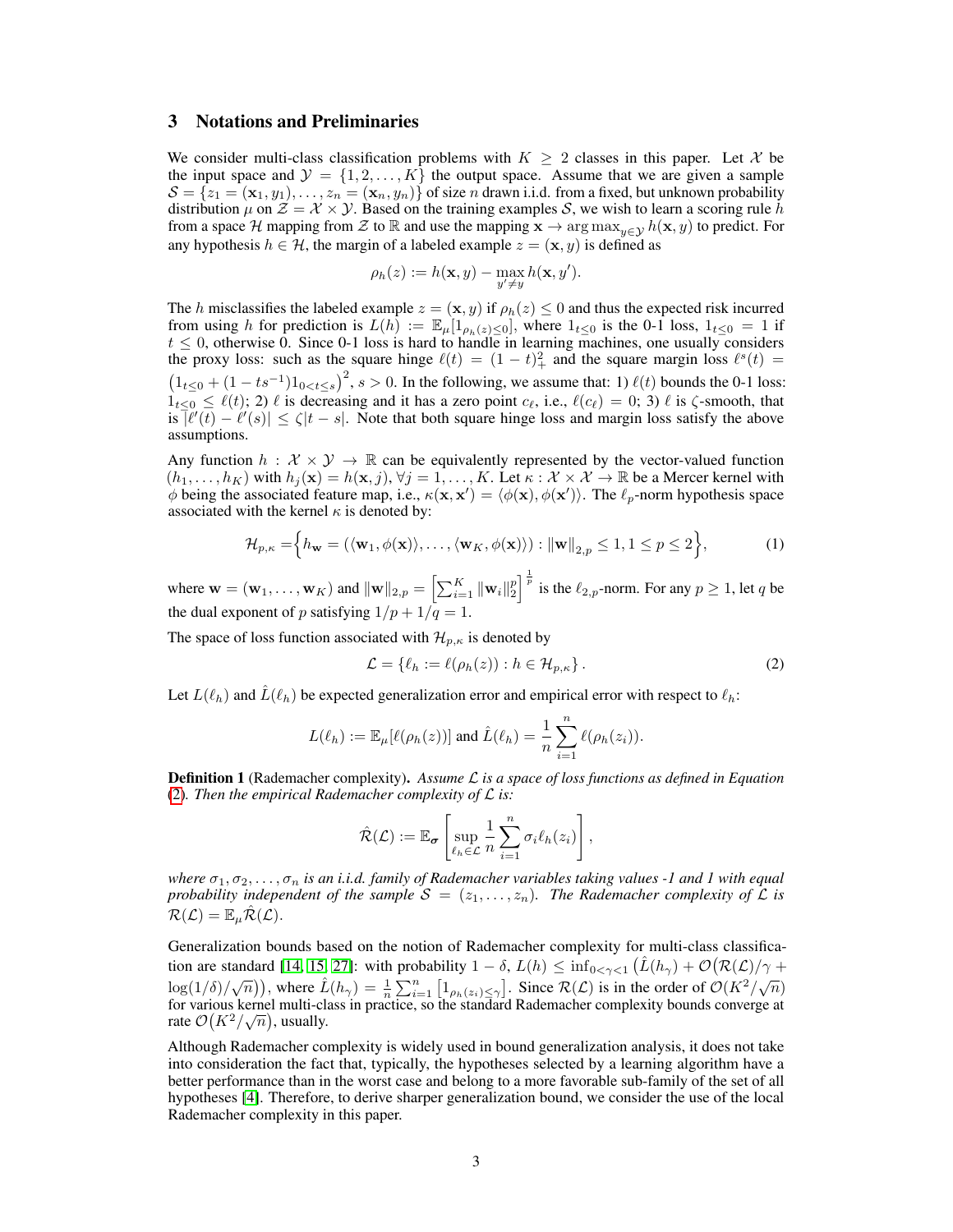**Definition 2** (Local Rademacher Complexity). *For any*  $r > 0$ , the local Rademacher complexity of L *is defined as*

$$
\mathcal{R}(\mathcal{L}^r) := \mathcal{R}\left\{a\ell_h \middle| a \in [0,1], \ell_h \in \mathcal{L}, L[(a\ell_h)^2] \leq r\right\},\
$$

*where*  $L(\ell_h^2) = \mathbb{E}_{\mu} \left[ \ell^2(\rho_h(z)) \right]$ .

The key idea to obtain sharper generalization error bound is to choose a much smaller class  $\mathcal{L}^r \subseteq \mathcal{L}$ with as small a variance as possible, while requiring that the solution is still in  $\{h | h \in \mathcal{H}_{p,\kappa}, \ell_h \in \mathcal{L}^r\}.$ 

In the following, we assume that  $\vartheta = \sup_{\mathbf{x} \in \mathcal{X}} \kappa(\mathbf{x}, \mathbf{x}) < \infty$ , and  $\ell_h : \mathcal{Z} \to [0, d], d > 0$  is a constant. The above two assumptions are two common restrictions on kernel function and loss functions, which are satisfied by the popular Gaussian kernels and the bounded hypothesis, respectively.

### 4 Sharper Generalization Bounds

In this section, we first estimate the local Rademacher complexity, and further derive a sharper generalization bound.

#### 4.1 Local Rademacher Complexity

The estimate the local Rademacher complexity of multi-class classification is given as follows. **Theorem 1.** *With probability at least*  $1 - \delta$ *,* 

$$
\mathcal{R}(\mathcal{L}^r) \le \frac{c_{d,\vartheta} \xi(K) \sqrt{\zeta r} \log^{\frac{3}{2}}(n)}{\sqrt{n}} + \frac{4 \log(1/\delta)}{n},
$$

*where*

$$
\xi(K) = \begin{cases} \sqrt{e} (4\log K)^{1+\frac{1}{2\log K}}, & \text{if } q \geq 2\log K, \\ (2q)^{1+\frac{1}{q}} K^{\frac{1}{q}}, & \text{otherwise,} \end{cases}
$$

 $c_{d,\vartheta}$  *is a constant depends on d and*  $\vartheta$ *.* 

Note that the order of the (global) Rademacher complexity over  $\mathcal L$  is usually  $\mathcal O(K^2/\sqrt{n})$  for various kernel multi-classes. From Theorem 1, one can see that the order of the local Rademacher complexity Exercise multi-classes. From Theorem 1, one can see that the order of the local Rademacher complexity<br>is  $\mathcal{R}(\mathcal{L}^r) = \mathcal{O}(\sqrt{r}\xi(K)/\sqrt{n} + 1/n)$ . Note that  $\xi(K)$  is logarithmic dependence on K when  $q \ge 2 \log K$ . For  $2 \le q < 2 \log K$ ,  $\xi(K) = \mathcal{O}(K^{\frac{2}{q}})$  which is also substantially milder than the quadratic dependence for Rademacher complexity. If we choose a suitable value of  $r$ , the order can even reach  $\mathcal{O}((\log K)^{2+1/\log K}/n)$  (see in the next subsection), which substantially improves the Rademacher complexity bounds.

#### 4.2 A Sharper Generalization Bound

A sharper bound for multi-class classification based on the notion of local Rademacher complexity is derived as follows.

**Theorem 2.**  $\forall h \in \mathcal{H}_{p,\kappa}$  and  $\forall k > \max(1, \frac{\sqrt{2}}{2d})$ , with probability at least  $1 - \delta$ , we have

$$
L(h) \le \max\left\{\frac{k}{k-1}\hat{L}(\ell_h), \hat{L}(\ell_h) + \frac{c_{d,\vartheta,\zeta,k}\xi^2(K)\log^3 n}{n} + \frac{c_{\delta}}{n}\right\},\,
$$

*where*

$$
\xi(K) = \begin{cases} \sqrt{e} (4\log K)^{1+\frac{1}{2\log K}}, & \text{if } q \ge 2\log K, \\ (2q)^{1+\frac{1}{q}} K^{\frac{1}{q}}, & \text{otherwise,} \end{cases}
$$

 $c_{d,\vartheta}$  *is a constant depending on*  $d, \vartheta, \zeta, k$ , and  $c_{\delta}$  *is a constant depending on*  $\delta$ .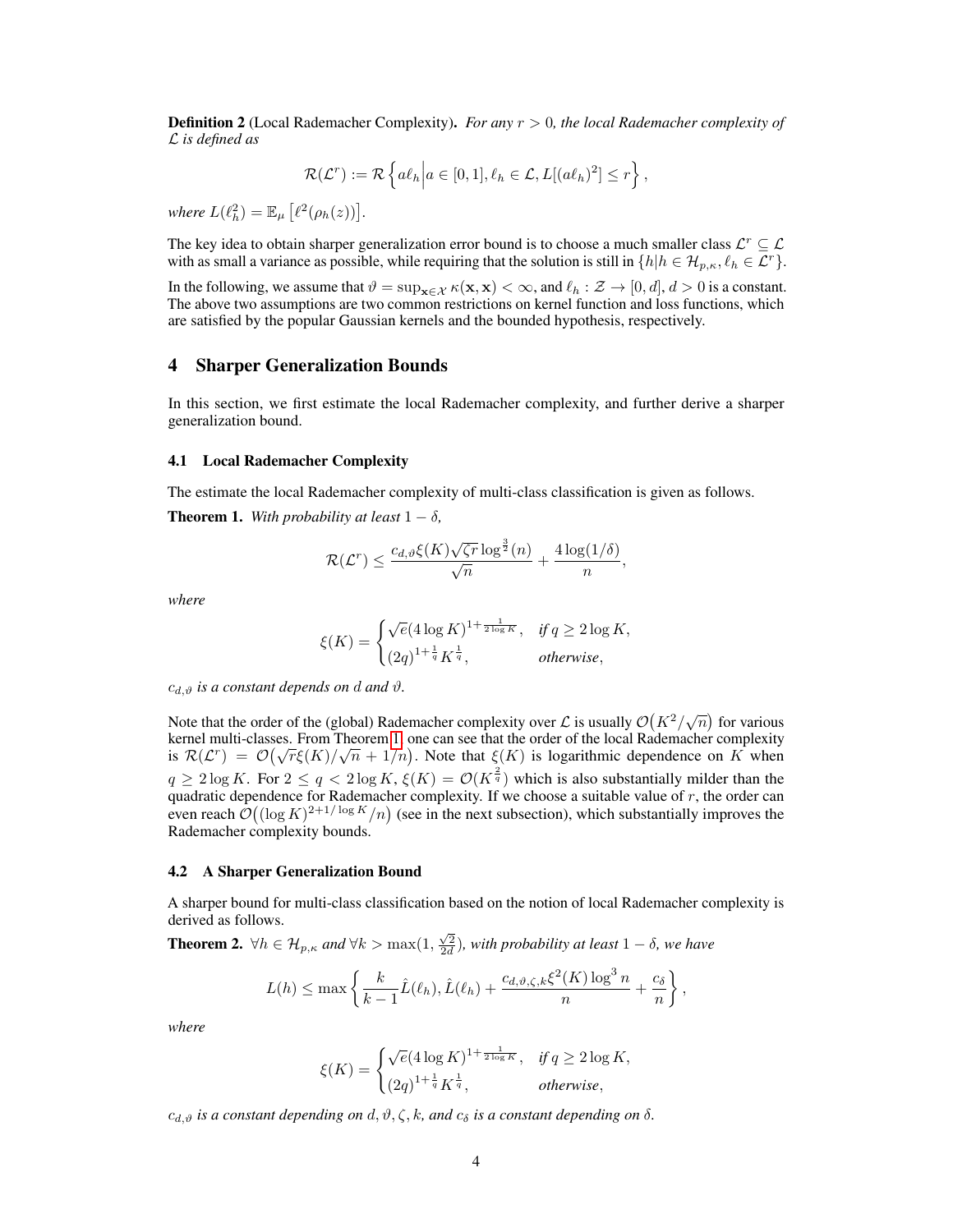The order of the generalization bound in Theorem 2 is  $\mathcal{O}(\xi^2(K)/n)$ . From the definition of  $\xi(K)$ , we can obtain that

$$
\mathcal{O}\left(\frac{\xi^2(K)}{n}\right) = \begin{cases} \mathcal{O}\left((\log K)^{2+1/\log K}/n\right), & \text{if } q \ge 2\log K, \\ \mathcal{O}\left(K^{2/q}/n\right), & \text{if } 2 \le q < 2\log K. \end{cases}
$$

Note that our bounds is linear dependence on the reciprocal of sample size  $n$ , while for the existing data-dependent bounds are all radical dependence. Furthermore, our bounds enjoy a mild dependence on the number of classes. The dependence is polynomial with degree  $2/q$  for  $2 \le q < 2 \log K$  and becomes logarithmic if  $q \geq 2 \log K$ , which is substantially milder than the quadratic dependence established in [14, 15, 27, 5].

#### 4.3 Comparison with the Related Work

Rademacher Complexity Bounds Koltchinskii and Panchenko [14] and Koltchinskii, Panchenko, and Lozano [15] introduce a margin-based bound for multi-class classification in terms of Rademacher complexities:  $L(h) \le \inf_{0 \le \gamma \le 1} \hat{L}(h_\gamma) + \mathcal{O}\left(\frac{K^2}{\gamma \sqrt{n}} + \frac{\log 1/\delta}{\sqrt{n}}\right)$ . The order is  $\mathcal{O}\left(\frac{K^2}{\sqrt{n}}\right)$ , which is slightly improved (by a constant factor prior to the Rademacher complexity term) by [27, 5]. Maximov and Reshetova [25] give a new Rademacher complexity bound:  $L(h) \leq \inf_{0 < \gamma < 1} \hat{L}(h_{\gamma}) + \mathcal{O}(K/(\gamma \sqrt{n}) +$ Residiova [25] give a new Rademacher complexity bound:  $E(h) \le \lim_{N \to \infty} Q_N \le \exp(N/(N \cdot N \cdot k)) +$ <br>log(1/δ)/ $\sqrt{n}$ ), which has the form of  $\mathcal{O}(K/\sqrt{n})$ . Based on the  $\ell_p$ -norm regularization, Lei, Binder, and Klof [18] derive a new bound:  $L(h) \le \hat{L}(\ell_h) + \mathcal{O}(\log^2 K/\sqrt{n})$ . The existing bounds based on Rademacher complexity are all radical dependence on the reciprocal of sample size.

In this paper, we derive a sharper bound based on the local Rademacher complexity with order  $\mathcal{O}((\log K)^{2+\frac{1}{\log K}}/n)$ , substantially sharper than the existing bounds of Rademacher complexity.

Covering Number Bounds Based on the  $\ell_{\infty}$ -norm covering number bound of linear operators, **Covering Number Bounds** Based on the  $\ell_{\infty}$ -norm covering number bound of linear operators, Guermeur [9] obtains a generalization of form  $\mathcal{O}(K/\sqrt{n})$ , which is improved by [37] to a radical dependence:  $L(h) \leq \hat{L}(\ell_h) + \mathcal{O}(\sqrt{K/n})$ . Hill and Doucet [11] derive a class-size independent risk guarantee of form  $\mathcal{O}(\sqrt{1/n})$ . However, their bound is based on a delicate definition of margin, which is not commonly used in mainstream multi-class literature.

VC-dimension Bounds VC-dimension is an important tool to derive the generalization bound for binary classification. Allwein, Schapire, and Singer [1] show how to use it for multi-class learning binary classification. Allwein, Schapire, and Singer [1] show how to use it for multi-class learning<br>problems, and derive a VC-dimension based bounds:  $L(h) \leq \hat{L}(h_\gamma) + \mathcal{O}(\sqrt{V} \log K/\sqrt{n})$ , where V is the VC-dimension. Natarajan dimension is introduced in [28] in order to characterize multi-class PAC learnability. Daniely and Shalev-Shwartz [7] derive a generalization bound with Natarajan dimension:  $L(h) \leq \hat{L}(h_{\gamma}) + \mathcal{O}(d_{Nat}/n)$ , where  $d_{Nat}$  is the Natarajan dimension. Note that VC dimension bounds, as well as Natarajan dimension bounds, are usually dimension dependent, which makes them hardly applicable for practical large scale problems (such as typical computer vision problems).

Stability and PAC-Bayesian Bounds Stability [10] and PAC-Bayesian [26] are two useful tools to analyze generalization performance on neural networks for a multi-class setting. Hardt, Recht and Singer [10] generated generalization bounds for models learned with stochastic gradient descent using stability:  $L(h) \leq \hat{L}(h_\gamma) + \mathcal{O}(1/\sqrt{n})$ . McAllester [26] used the PAC-Bayesian theory to derive generalization bound:  $L(h) \leq \hat{L}(h_{\gamma}) + \mathcal{O}(\sqrt{\hat{L}(h_{\gamma})/n}).$ 

### 5 Multi-Class Multiple Kernel Learning

Motivated by the above analysis of generalization bound, we will exploit the properties of the local Rademacher complexity to devise two algorithms for multi-class multiple kernel learning (MC-MKL).

In this paper, we consider the use of multiple kernels,  $\kappa_{\mu} = \sum_{m=1}^{M} \mu_m \kappa_m$ . A common approach to multi-class classification is the use of joint feature maps  $\phi(\mathbf{x}) : \overline{\mathcal{X}} \to \mathcal{H}$  [33]. For multiple kernel learning, we have M feature mappings  $\phi_m$ ,  $m = 1, \ldots, M$  and  $\kappa_m(\mathbf{x}, \mathbf{x}') = \langle \phi_m(\mathbf{x}), \phi_m(\mathbf{x}') \rangle$ , where  $m = 1, ..., M$ . Let  $\phi_{\mu}(\mathbf{x}) = [\phi_1(\mathbf{x}), ..., \phi_M(\mathbf{x})]$ . Using Theorem 2, to obtain a shaper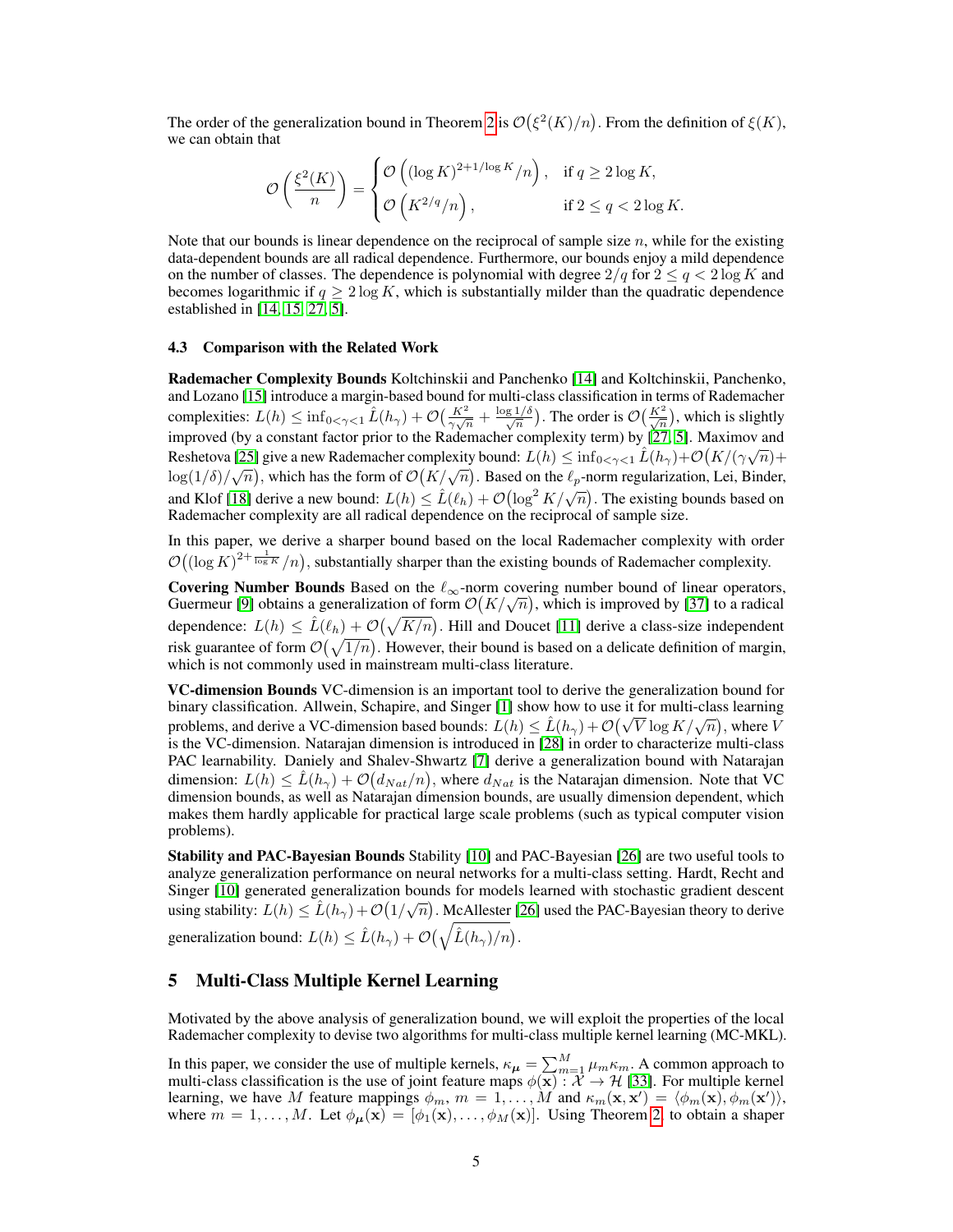generalization bound, we confine  $q \ge 2 \log K$ , thus  $1 < p \le \frac{2 \log K}{2 \log K - 1}$ . The  $\ell_p$  hypothesis space of multiple kernels can be written as:

$$
\mathcal{H}_{mkl} = \Big\{ h_{\mathbf{w},\kappa_{\mu}} = \left( \langle \mathbf{w}_1, \phi_{\mu}(\mathbf{x}) \rangle, \ldots, \langle \mathbf{w}_K, \phi_{\mu}(\mathbf{x}) \rangle \right), \|\mathbf{w}\|_{2,p} \le 1, 1 < p \le \frac{2\log K}{2\log K - 1} \Big\}.
$$

#### 5.1 Conv-MKL

The global Rademacher complexity of  $\mathcal{H}_{mkl}$  can be bounded by the trace of kernel matrix  $\mathbf{K}_{\mu} =$  $\sum_{m=1}^{M} \mathbf{K}_m$ . Existing works on [17, 32] use the following constraint to  $\mathcal{H}_{mkl}$ : Tr $(\mathbf{K}_{\mu}) \leq 1$ . According to the above theoretical analysis, the local Rademacher complexity (the tail sum of the eigenvalues of the kernel) leads to tighter generalization bounds than the global Rademacher complexity (the trace). Thus, we add the local Rademacher complexity to restrict  $\mathcal{H}_{mkl}$ :

$$
\mathcal{H}_1 = \Big\{ h_{\mathbf{w}, \kappa_{\mu}} \in \mathcal{H}_{mkl} : \sum_{j > \zeta} \lambda_j(\mathbf{K}_{\mu}) \leq 1 \Big\},\
$$

where  $\lambda_j(\mathbf{K}_{\mu})$  is the j-th eigenvalues of  $\mathbf{K}_{\mu}$  and  $\zeta$  is free parameter removing the  $\zeta$  largest eigenvalues to control the tail sum. Note that the tail sum is the difference between the trace and the  $\zeta$ largest eigenvalues:  $\sum_{j>\zeta} \lambda_j(\mathbf{K}_{\mu}) = \text{Tr}(\mathbf{K}_{\mu}) - \sum_{j=1}^{\zeta} \lambda_j(\mathbf{K}_{\mu})$ , thus the tail sum can be calculated in  $O(n^2\zeta)$  for each kernel.

One can see that  $\mathcal{H}_1$  is not convex, and we know that:  $\sum_{m=1}^M \mu_m \sum_{j>\zeta} \lambda_j (\mathbf{K}_m)$  =  $\sum_{m=1}^M \mu_m / \|\mu\|_1 \sum_{j>\zeta} \lambda_j(\|\mu\|_1 \mathbf{K}_m) \leq \sum_{j>\zeta} \lambda_j(\mathbf{K}_{\mu})$ . Thus, we consider the use of the convex  $\mathcal{H}_2$ :

$$
\mathcal{H}_2 = \Big\{ h_{\mathbf{w}, \kappa_{\mu}} \in \mathcal{H}_{mkl} : \sum_{m=1}^{M} \mu_m \sum_{j > \zeta} \lambda_j(\mathbf{K}_m) \leq 1 \Big\}.
$$

According to normalized kernels  $\tilde{\kappa}_m = \left(\sum_{j>\zeta}\lambda_j(\mathbf{K}_m)\right)^{-1} \kappa_m$  and  $\tilde{\kappa}_\mu = \sum_{m=1}^M \mu_m \tilde{\kappa}_m$ , we can simply rewrite  $\mathcal{H}_2$  as  $\left\{ h_{\mathbf{w},\tilde{\kappa}_{\boldsymbol{\mu}}} = \left( \langle \mathbf{w}_1, \tilde{\phi}_{\boldsymbol{\mu}}(\mathbf{x}) \rangle, \dots, \langle \mathbf{w}_K, \tilde{\phi}_{\boldsymbol{\mu}}(\mathbf{x}) \rangle \right), \|\mathbf{w}\|_{2,p} \leq 1, 1 < p \leq 1$  $\frac{2\log K}{2\log K-1}$ ,  $\mu \ge 0$ ,  $\|\mu\|_1 \le 1$ , which is a commonly studied hypothesis class in multi-class multiple kernel learning. A simple process with precomputed kernel matrices regularized by local Rademacher complexity can be seen in Algorithm 1:

# Algorithm 1 Conv-MKL

**Input:** precomputed kernel matrices  $\mathbf{K}_1, \dots, \mathbf{K}_M$  and  $\zeta$ for  $i = 1$  to  $M$  do Compute tail sum:  $r_m = \sum_{j>\zeta} \lambda_j (\mathbf{K}_m)$ Normalize precomputed kernel matrix:  $\widetilde{\mathbf{K}}_m = \mathbf{K}_m/r_m$ end for Use  $\mathbf{K}_m$ ,  $m = 1, \ldots, M$ , as the basic kernels in any  $\ell_p$ -norm MKL solver

#### 5.2 SMSD-MKL

Considering a more challenging case, we perform penalized ERM over the class  $\mathcal{H}_1$ , aiming to solve a convex optimization problem with an additional term representing local Rademacher complexity :

$$
\min_{\mathbf{w}, \mu} \underbrace{\frac{1}{n} \sum_{i=1}^{n} \ell(\mathbf{w}, \phi_{\mu}(\mathbf{x}_i), y_i)}_{C(\mathbf{w})} + \underbrace{\frac{\alpha}{2} ||\mathbf{w}||_{2, p}^2 + \beta \sum_{m=1}^{M} \mu_m r_m}_{\Omega(\mathbf{w})},
$$
\n(3)

where  $\ell(\mathbf{w}, \phi_{\boldsymbol{\mu}}(\mathbf{x}_i), y_i) = \Big|$  $1 - \Big( \langle {\bf w}_{y_i}, \phi_{\boldsymbol \mu} ({\bf x}_i) \rangle - \max_{y \neq y_i} \langle {\bf w}_y, \phi_{\boldsymbol \mu} ({\bf x}_i) \rangle \Big) \Big|_+$ and  $r_m = \sum_{j>\zeta} \lambda_j(\mathbf{K}_m)$ is the tail sum of the eigenvalues of the m-th kernel matrix,  $m = 1, \ldots, M$ .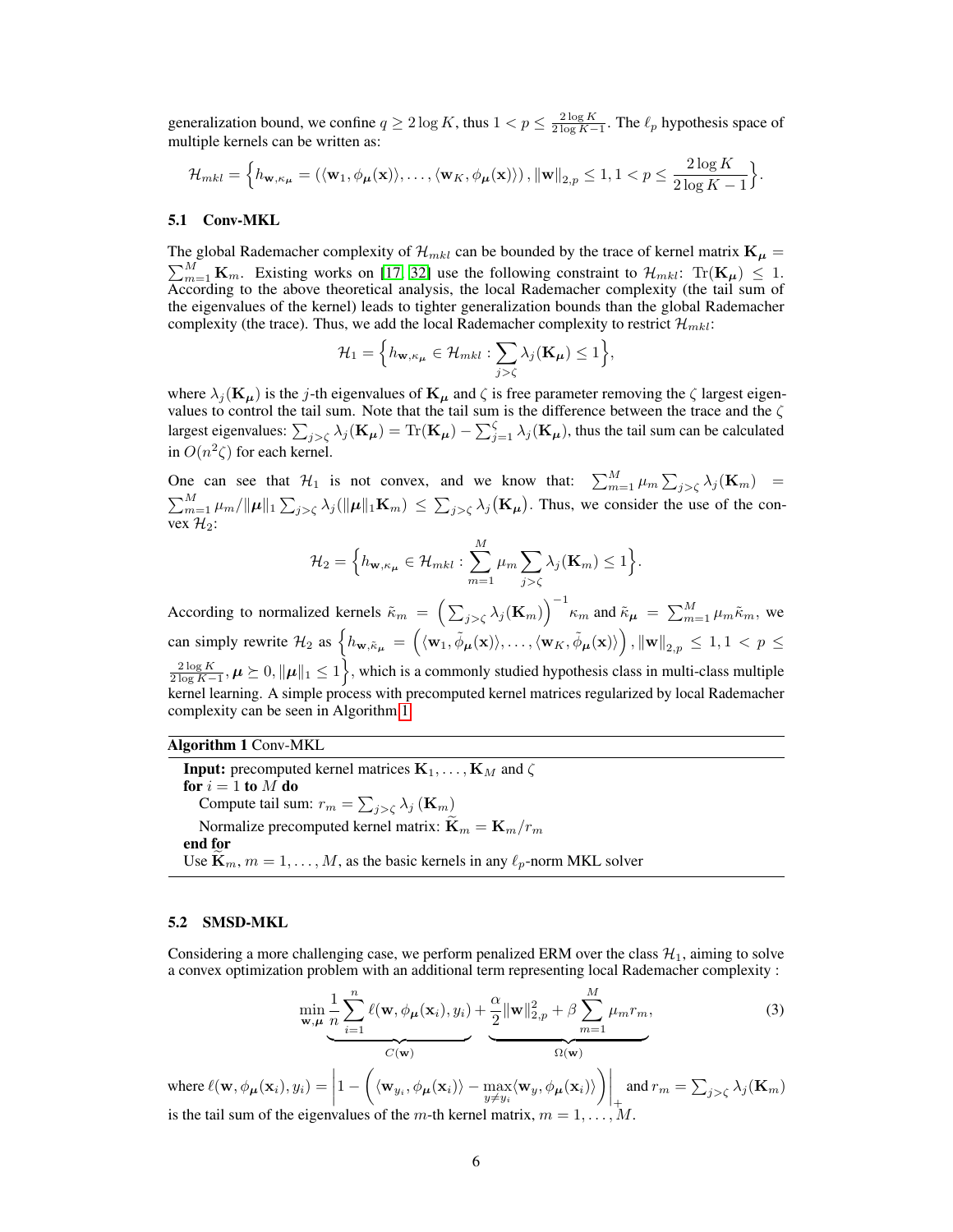# Algorithm 2 SMSD-MKL

Input:  $\alpha, \beta, r, T$ Initialize:  $w^1 = 0, \theta^1 = 0, \mu^1 = 1, q = 2 \log K$ for  $t = 1$  to  $T$  do Sample at random  $(\mathbf{x}^t, y^t)$ Compute the dual weight:  $\boldsymbol{\theta}^{t+1} = \boldsymbol{\theta}^t - \partial C(\mathbf{w}^t)$  $\nu_m^{t+1} = \|\boldsymbol{\theta}_m^{t+1}\| - t\beta r_m, \forall m = 1,\dots,M$  $\mu_m^{t+1} = \frac{\text{sgn}(\nu_m^{t+1})|\nu_m^{t+1}|^{q-1}}{\alpha\|\boldsymbol{\theta}^{t+1}\|\|\nu_m^{t+1}\|^q}$  $\frac{\log n(\nu_m-|\nu_m|+1}{\alpha\|\bm{\theta}_m^{t+1}\||\nu_m^{t+1}|_q^{q-2}}, \forall m=1,\dots,M$ end for

Based on the stochastic mirror descent framework for minimization problems in [31, 29], we design a stochastic mirror and sub-gradient descent algorithm, called SMSD-MKL, to minimize (3), seen in Algorithm 2.

As shown in the mirror descent algorithm, it maintains two weight vectors: the primal vector w and the dual vector  $\theta$ . Meanwhile, the optimization formulation can be divided into two parts:  $C(\bf{w})$  to update  $\theta$  and  $\Omega(w)$  to update w by the gradient of the Fenchel dual of  $\Omega$ . Actually, the algorithm puts the kernel weight  $\mu$  aside when updating  $\theta$ , but  $\mu$  is updated together with w according to a tricky link function given in Theorem 3.

- For  $C(\mathbf{w})$ , the algorithm updates the dual vector with the gradient of  $C(\mathbf{w})$ . Since hinge loss used in  $C(\bf{w})$  is not differentiable, the algorithm uses sub-gradient of  $z^t$  =  $\partial \ell(\mathbf{w}^t, \phi_\mu(\mathbf{x}^t), y^t)$ , where  $\partial \ell(\mathbf{w}^t, \phi_\mu(\mathbf{x}^t), y^t)$  is the sub-gradient w.r.t  $\mathbf{w}^t$ .
- For  $\Omega(w)$ , as in the UFO-MKL [29], the algorithm uses  $w = \nabla \Omega^*(\theta)$  to update the primal vector w, of which the calculation has been given in Theorem 3.

The algorithm starts with  $w^1 = 0$ ,  $\theta^1 = 0$  and  $\mu^1 = 1$ . Especially, the algorithm initializes  $q = 2 \log K$  to make the order of generalization reach  $\mathcal{O}\left(\frac{(\log K)^{2+1/\log K}}{n}\right)$  $\frac{n}{n}$ , according to Theorem 2. In each iteration, the algorithm randomly samples a training example from the train set.

Actually, the algorithm updates real numbers  $\|\theta_m^{t+1}\|$ ,  $\nu_m^{t+1}$  and  $\mu_m^{t+1}$  in scalar products instead of high-dimensional variables  $w^{t+1}$  and  $\theta_m^{t+1}$ . The  $\|\tilde{\theta}_m^{t+1}\|$  can be calculated in an efficient incremental way by scalar values as following:

$$
\|{\pmb{\theta}}_m^{t+1}\|_2^2 = \|{\pmb{\theta}}_m^t - z_m^t\|_2^2 = \|{\pmb{\theta}}_m^t\|_2^2 - 2{\pmb{\theta}}_m^t \cdot z_m^t + \|z_m^t\|_2^2
$$

where  $z^t = \partial \ell(\mathbf{w}^t, \phi_{\mu}(\mathbf{x}^t), y^t)$ .

**Theorem 3.** Let  $\bm{\nu} = \left[\|\bm{\theta}_1\| - \beta r_1, \ldots, \|\bm{\theta}_M\| - \beta r_M\right]$ , then the component  $m$ -th of  $\nabla\Omega^*(\bm{\theta})$  is  $\mathrm{sgn}(\nu_m)\boldsymbol{\theta}_m$  $\alpha\Vert\bm{\theta}_m\Vert$  $|\nu_m|^{q-1}$  $\|\pmb{\nu}\|_q^{q-2}$ ,

*where* sgn(x) *is defined as* sgn(x) = 1 *if*  $x > 0$ , sgn(x) =  $-1$  *if*  $x < 0$  *and* sgn(x)  $\in [-1, +1]$ *, if*  $x = 0$ .

# 6 Experiments

In this section, we compare our proposed Conv-MKL (Algorithm 1) and SMSD-MKL (Algorithm 2) with 7 popular multi-class classification methods: One-against-One [12], One-against-the-Rest [3],  $\ell_1$ -norm linear multi-class SVM (LMC) [6], generalized minimal norm problem solver (GMNP) [8], the Multiclass MKL (MC-MKL) with  $\ell_1$ -norm and  $\ell_2$ -norm [38] and mixed-norm MKL solved by stochastic gradient descent (UFO-MKL) [29]. Actually, we complete comparison tests via implements in LIBSVM (One-against-One and One-against-the-Rest), the DOGMA library <sup>2</sup> (LMC, GMNP,  $\ell_1$ norm and  $\ell_2$ -norm MC-MKL) and the SHOGUN-6.1.3<sup>3</sup> (UFO-MKL). We implement our proposed Conv-MKL and SMSD-MKL algorithms based on UFO-MKL.

<sup>&</sup>lt;sup>2</sup> Available at http://dogma. sourceforge. net

<sup>3</sup>Available at http://www.shogun-toolbox.org/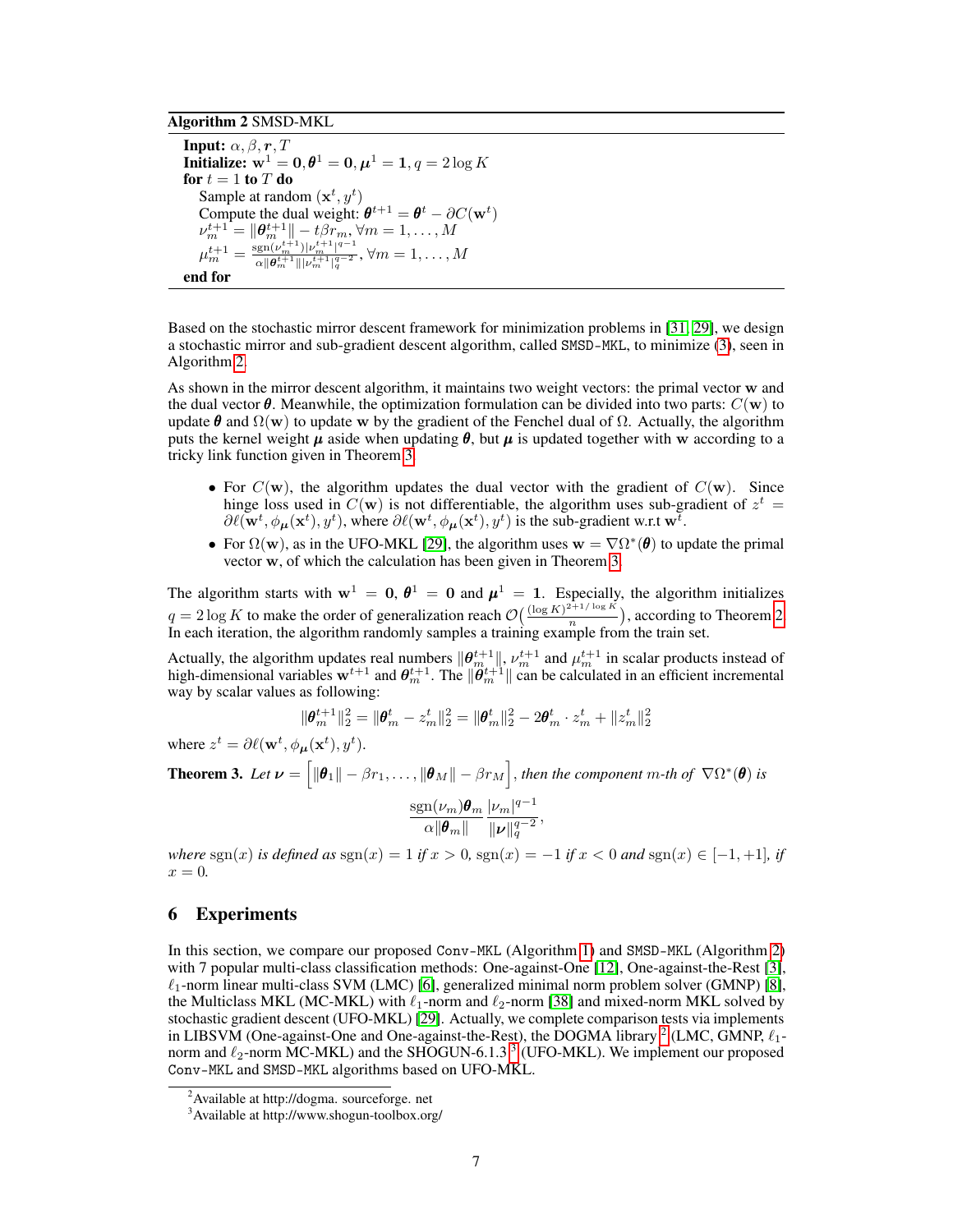Table 1: Comparison of average test accuracies of our Conv-MKL and SMSD-MKL with the others. We bold the numbers of the best method and underline the numbers of the other methods which are not significantly worse than the best one.

|             | Conv-MKL       | SMSD-MKL                                           | LMC                                                         |                                                                                   | One vs. One One vs. Rest          | <b>GMNP</b>      | $\ell_1$ MC-MKL  | $\ell_2$ MC-MKL  | <b>UFO-MKL</b>   |
|-------------|----------------|----------------------------------------------------|-------------------------------------------------------------|-----------------------------------------------------------------------------------|-----------------------------------|------------------|------------------|------------------|------------------|
| plant       | $77.14 + 2.25$ | $78.01 + 2.17$                                     | $70.12 \pm 2.96$                                            | $75.83 \pm 2.69$                                                                  | $75.17 \pm 2.68$                  | $75.42 \pm 3.64$ | $77.60 \pm 2.63$ | $75.49 \pm 2.48$ | $76.77 + 2.42$   |
| psortPos    | $74.41 + 3.35$ | $76.23 \pm 3.39$                                   | $63.85 \pm 3.94$                                            | $73.33 \pm 4.21$                                                                  | 71.70±4.89                        | $73.55 \pm 4.22$ | $71.87 \pm 4.87$ | 70.70 ± 4.89     | 74.56 ± 4.04     |
| psortNeg    |                | $74.07 + 2.16$ $74.66 + 1.90$                      |                                                             | $57.85 \pm 2.49$ $73.74 \pm 2.87$                                                 | $71.94 \pm 2.50$                  | $74.27 \pm 2.51$ | $72.83 \pm 2.20$ | $72.42 \pm 2.65$ | $73.80 + 2.26$   |
| nonpl       |                |                                                    |                                                             | <b>79.15</b> $\pm$ <b>1.51</b> 78.69 $\pm$ 1.58 75.16 $\pm$ 1.48 77.78 $\pm$ 1.52 | 77.49±1.53                        | $78.35 \pm 1.46$ | $77.89 \pm 1.79$ | $77.95 \pm 1.64$ | $78.07 \pm 1.56$ |
| sector      |                |                                                    |                                                             | $92.83 \pm 2.62$ $93.39 \pm 0.70$ $93.16 \pm 0.66$ $90.61 \pm 0.69$               | $91.34 \pm 0.61$                  |                  |                  | $92.15 \pm 2.57$ | $92.60 + 0.47$   |
| segment     |                | $96.79 \pm 0.91$ $97.62 \pm 0.83$ $95.07 \pm 1.11$ |                                                             | $97.08 + 0.61$                                                                    | $97.02 \pm 0.80$                  | $96.87 + 0.80$   | $96.98 \pm 0.64$ | $97.58 \pm 0.68$ | $97.20 \pm 0.82$ |
| vehicle     |                |                                                    | $79.35 + 2.27$ $77.28 + 2.78$ $75.61 + 3.56$ $78.72 + 1.92$ |                                                                                   | $79.11 + 1.94$                    | $81.57 + 2.24$   | $74.96 \pm 2.93$ | $76.27 \pm 3.15$ | $76.92 + 2.83$   |
| vowel       | $98.82 + 1.19$ |                                                    | $98.83 \pm 5.57$ 62.32 $\pm$ 4.97                           | $98.12 \pm 1.76$                                                                  | $98.22 + 1.83$                    | $97.04 \pm 1.85$ | $98.27 \pm 1.22$ | $97.86 \pm 1.75$ | $98.22 + 1.62$   |
| wine        |                |                                                    |                                                             | 99.63 ± 0.96 99.63 ± 0.96 97.87 ± 2.80 97.24 ± 3.05                               | $98.14 \pm 3.04$                  | $97.69 \pm 2.43$ | $98.61 \pm 1.75$ | $98.52 \pm 1.89$ | $99.44 \pm 1.13$ |
| dna         |                |                                                    |                                                             | $96.08 \pm 0.83$ $96.30 \pm 0.79$ $92.02 \pm 1.50$ $95.89 \pm 0.56$               | $95.61 \pm 0.73$                  | $94.60 + 0.94$   | $96.27 \pm 0.68$ | $95.06 \pm 0.92$ | $95.84 + 0.61$   |
| glass       |                |                                                    |                                                             | $75.19 \pm 5.05$ $73.72 \pm 5.80$ $63.95 \pm 6.04$ $71.98 \pm 5.75$               | $70.00 \pm 5.75$ $71.24 \pm 8.14$ |                  | $69.07 \pm 8.08$ | $74.03 \pm 6.41$ | $72.46 \pm 6.12$ |
| <b>ITIS</b> |                | $96.67 + 2.94$ $97.00 + 2.63$                      | $88.00 \pm 7.82$                                            | $95.93 \pm 3.25$                                                                  | $95.87 \pm 3.20$                  | $95.40 + 7.34$   | $95.40 \pm 6.46$ | $94.00 \pm 7.82$ | $95.93 \pm 2.88$ |
| symguide2   |                |                                                    | $82.69 \pm 5.65$ 85.17 $\pm$ 3.83 81.10 $\pm$ 4.15          | $84.79 \pm 3.45$                                                                  | $84.27 \pm 3.03$                  | $81.77 + 3.45$   | $83.16 \pm 3.63$ | $83.84 \pm 4.21$ | $82.91 + 3.09$   |
| satimage    |                |                                                    | $91.64 \pm 0.88$ $91.78 \pm 0.82$ $84.95 \pm 1.15$          | $90.67 \pm 0.91$                                                                  | $89.29 \pm 0.96$                  | $89.97 + 0.81$   | $91.86 \pm 0.62$ | $90.43 \pm 1.27$ | $91.92 + 0.83$   |

We experiment on 14 publicly available datasets: four of them evaluated in [38] (plant, nonpl, psortPos, and psortNeg) and others from LIBSVM Data. For each dataset, we use the Gaussian kernel  $K(\mathbf{x}, \mathbf{x}') = \exp(-\|\mathbf{x} - \mathbf{x}'\|_2^2/2\tau)$  as our basic kernels, where  $\tau \in 2^i, i = -10, -9, \dots, 9, 10$ . For single kernel methods (One vs. One, One vs. Rest and GMNP), we choose the kernel which have the highest performance among basic kernels estimated by 10-folds cross-validation. Meanwhile, we use all basic kernels in MKL methods (Conv-MKL, SMSD-MKL,  $\ell_1$  MC-MKL,  $\ell_2$  MC-MKL and UFO-MKL). The regularization parameterized  $\alpha \in 2^i, i = -2, \ldots, 12$  in all algorithms and  $\zeta \in 2^i, i = 1, 2, \ldots, 4, \bar{\beta} \in 10^i, i = -4, \ldots, 1$  in SMSD-MKL are determined by 10-folds crossvalidation on training data. Other parameters in compared algorithms follow the same experimental setting in their papers. For each dataset, we run all methods 50 times with randomly selected 80% for training and 20% for testing, offering an estimate of the statistical significance of differences in performance between methods. All statement of statistical significance in the remainder refer to a 95% level of significance under  $t$ -test.

The average test accuracies are reported in Table 1. The results show: 1) Our methods Conv-MKL and SMSD-MKL give best results on nearly all datasets except *vehicle* and *satimage*; 2) SMSD-MKL is better than Conv-MKL because it wins on 2/3 datasets; 3) Compared with typical MKL methods, our methods get better results over almost all datasets except that only UFO-MKL works slightly better than ours on *satige*; 4) The MKL methods usually work better than the compared single kernel methods (One vs. One, One vs. Rest and GMNP); 5) The kernel classification methods have better performance than the linear classification machine (LMC) on all datasets.

The above results show that the use of the local Rademacher complexity can significantly improve the performance of multi-class multiple kernel learning algorithms, which conforms to our theoretical analysis.

# 7 Conclusion

In this paper, we studied the generalization performance of multi-class classification, and derived a sharper data dependent generalization error bound using the local Rademacher complexity, which is much sharper than existing data-dependent generalization bounds of multi-class classification. Then, we designed two algorithms with statistical guarantees and fast convergence rates: Conv-MKL and SMSD-MKL. Based on local Rademacher complexity, our analysis can be used as a solid basis for the design of new multi-class kernel learning algorithms.

# Acknowledgments

This work is supported in part by the National Natural Science Foundation of China (No.61703396, No.61673293, No.61602467), the National Key Research and Development Program of China (No.2016YFB1000604), the Science and Technology Project of Beijing (No.Z181100002718004) and the Excellent Talent Introduction of Institute of Information Engineering of CAS (Y7Z0111107).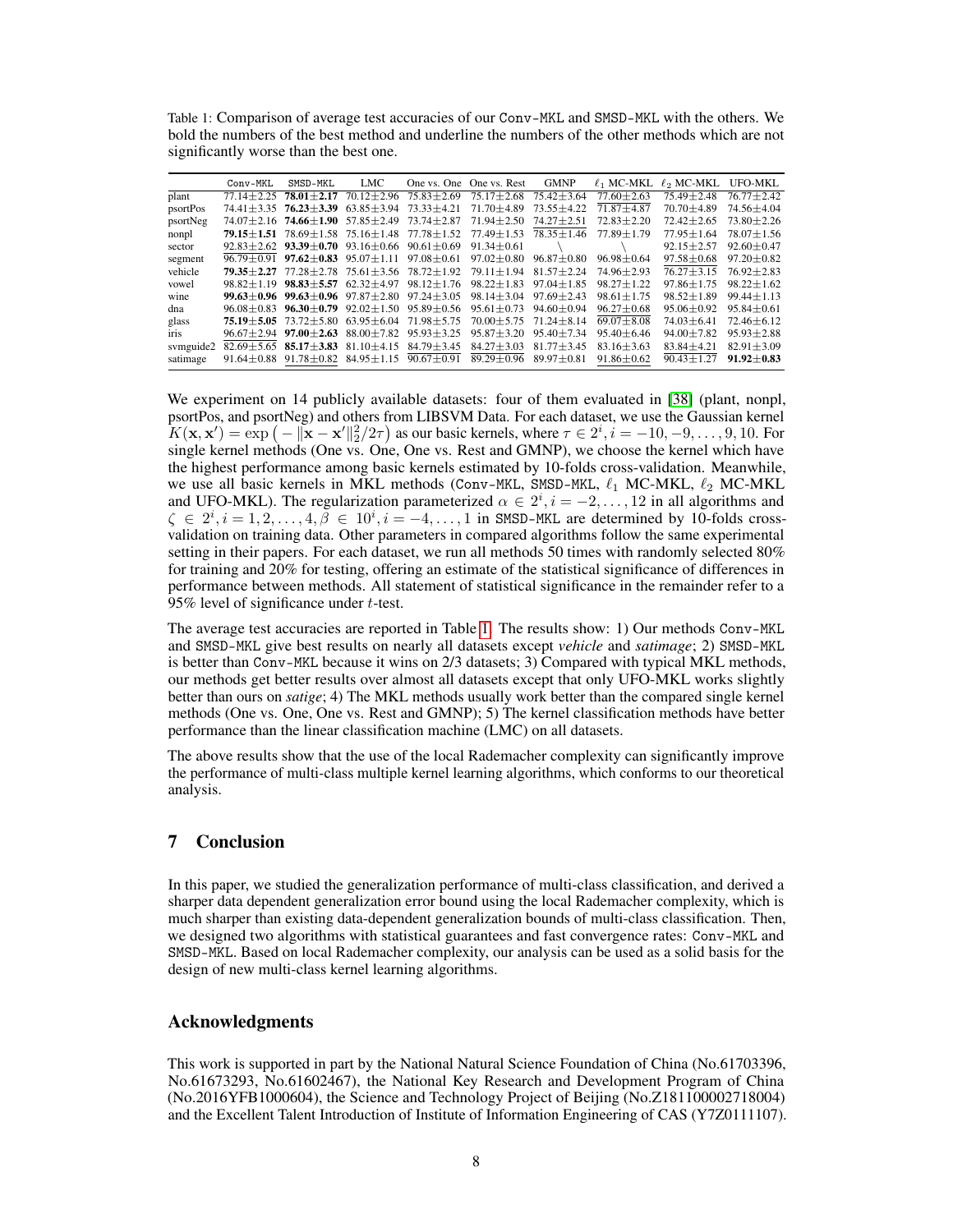### References

- [1] E. L. Allwein, R. E. Schapire, and Y. Singer. Reducing multiclass to binary: A unifying approach for margin classifiers. *Journal of machine learning research*, 1:113–141, 2000.
- [2] P. L. Bartlett, O. Bousquet, and S. Mendelson. Local Rademacher complexities. *The Annals of Statistics*, 33(4):1497–1537, 2005.
- [3] L. Bottou, C. Cortes, J. S. Denker, H. Drucker, I. Guyon, L. D. Jackel, Y. LeCun, U. A. Muller, E. Sackinger, P. Simard, et al. Comparison of classifier methods: a case study in handwritten digit recognition. In *Proceedings of the 12th IAPR International Conference on Pattern Recognition*, pages 77–82, 1994.
- [4] C. Cortes, M. Kloft, and M. Mohri. Learning kernels using local Rademacher complexity. In *Advances in Neural Information Processing Systems 25 (NIPS)*, pages 2760–2768, 2013.
- [5] C. Cortes, M. Mohri, and A. Rostamizadeh. Multi-class classification with maximum margin multiple kernel. In *Proceedings of the 30th International Conference on Machine Learning (ICML)*, pages 46–54, 2013.
- [6] K. Crammer and Y. Singer. On the algorithmic implementation of multiclass kernel-based vector machines. *Journal of Machine Learning Research*, 2:265–292, 2002.
- [7] A. Daniely and S. Shalev-Shwartz. Optimal learners for multiclass problems. In *Proceedings of the 27th Conference on Learning Theory (COLT)*, pages 287–316, 2014.
- [8] V. Franc. Optimization algorithms for kernel methods. *Prague: A PhD dissertation. Czech Technical University*, 2005.
- [9] Y. Guermeur. Combining discriminant models with new multi-class SVMs. *Pattern Analysis & Applications*, 5(2):168–179, 2002.
- [10] M. Hardt, B. Recht, and Y. Singer. Train faster, generalize better: Stability of stochastic gradient descent. In *Proceedings of the 33rd International Conference on Machine Learning (ICML)*, pages 1225–1234, 2016.
- [11] S. I. Hill and A. Doucet. A framework for kernel-based multi-category classification. *Journal of Artificial Intelligence Research*, 30:525–564, 2007.
- [12] S. Knerr, L. Personnaz, and G. Dreyfus. Single-layer learning revisited: a stepwise procedure for building and training a neural network. In *Neurocomputing*, pages 41–50. Springer, 1990.
- [13] V. Koltchinskii. Local Rademacher complexities and oracle inequalities in risk minimization. *The Annals of Statistics*, 34(6):2593–2656, 2006.
- [14] V. Koltchinskii and D. Panchenko. Empirical margin distributions and bounding the generalization error of combined classifiers. *The Annals of Statistics*, 30:1–50, 2002.
- [15] V. Koltchinskii, D. Panchenko, and F. Lozano. Some new bounds on the generalization error of combined classifiers. In *Advances in Neural Information Processing Systems 14 (NIPS)*, pages 245–251, 2001.
- [16] V. Kuznetsov, M. Mohri, and U. Syed. Multi-class deep boosting. In *Advances in Neural Information Processing Systems 27 (NIPS)*, pages 2501–2509, 2014.
- [17] G. R. G. Lanckriet, N. Cristianini, P. L. Bartlett, L. E. Ghaoui, and M. I. Jordan. Learning the kernel matrix with semidefinite programming. *Journal of Machine Learning Research*, 5:27–72, 2004.
- [18] Y. Lei, U. D. A. Binder, and M. Kloft. Multi-class SVMs: From tighter data-dependent generalization bounds to novel algorithms. In *Advances in Neural Information Processing Systems 27 (NIPS)*, pages 2035–2043, 2015.
- [19] Y. Liu, S. Jiang, and S. Liao. Eigenvalues perturbation of integral operator for kernel selection. In *Proceedings of the 22nd ACM International Conference on Information and Knowledge Management (CIKM)*, pages 2189–2198, 2013.